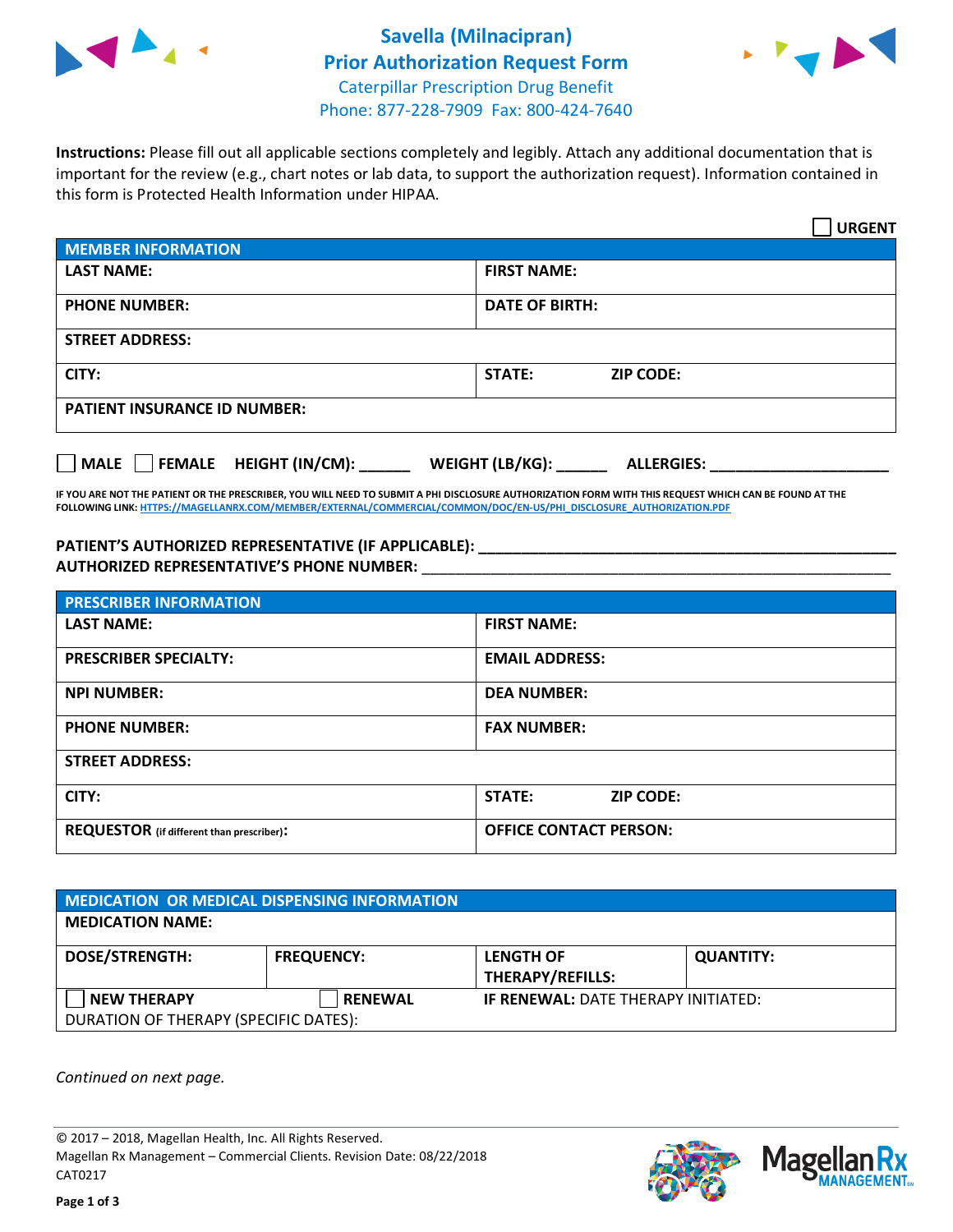



| <b>MEMBER'S LAST NAME:</b>                                                                                                                                                                                   | <b>MEMBER'S FIRST NAME:</b>                    |                                                       |  |  |  |
|--------------------------------------------------------------------------------------------------------------------------------------------------------------------------------------------------------------|------------------------------------------------|-------------------------------------------------------|--|--|--|
| 1. HAS THE PATIENT TRIED ANY OTHER MEDICATIONS FOR THIS CONDITION?                                                                                                                                           |                                                | YES (if yes, complete below)  <br><b>NO</b>           |  |  |  |
| <b>MEDICATION/THERAPY (SPECIFY</b><br>DRUG NAME AND DOSAGE):                                                                                                                                                 | <b>DURATION OF THERAPY (SPECIFY</b><br>DATES): | <b>RESPONSE/REASON FOR</b><br><b>FAILURE/ALLERGY:</b> |  |  |  |
| <b>2. LIST DIAGNOSES:</b>                                                                                                                                                                                    |                                                | <b>ICD-10:</b>                                        |  |  |  |
|                                                                                                                                                                                                              |                                                |                                                       |  |  |  |
| 3. REQUIRED CLINICAL INFORMATION: PLEASE PROVIDE ALL RELEVANT CLINICAL INFORMATION TO SUPPORT A<br>PRIOR AUTHORIZATION.<br><b>Clinical Information:</b>                                                      |                                                |                                                       |  |  |  |
| Does the patient have a diagnosis of fibromyalgia? $\Box$ Yes $\Box$ No<br>Please provide supporting chart notes.                                                                                            |                                                |                                                       |  |  |  |
| Is the patient receiving any of the following medications? $\Box$ Yes $\Box$ No<br>$\Box$ Anticonvulsants-(if prescribed for a diagnosis OTHER THAN epilepsy)<br>□ Antidepressants<br>$\Box$ Benzodiazepines |                                                |                                                       |  |  |  |
| Dopamine agonists<br>$\Box$ Muscle relaxants                                                                                                                                                                 |                                                |                                                       |  |  |  |
| $\Box$ Narcotics                                                                                                                                                                                             |                                                |                                                       |  |  |  |
| □ NSAIDs<br>□ Steroids                                                                                                                                                                                       |                                                |                                                       |  |  |  |
| □ Stimulants<br>□ Tramadol                                                                                                                                                                                   |                                                |                                                       |  |  |  |
| Does the patient have any of the following conditions? $\Box$ Yes $\Box$ No<br>$\Box$ Alcohol or substance abuse                                                                                             |                                                |                                                       |  |  |  |
| □ Cancer<br>□ Current autoimmune disease                                                                                                                                                                     |                                                |                                                       |  |  |  |
| $\Box$ Current cardiovascular disease (excluding hypertension and/or hyperlipidemia)<br>□ Current GI disease                                                                                                 |                                                |                                                       |  |  |  |
| □ Current liver disease                                                                                                                                                                                      |                                                |                                                       |  |  |  |
| $\Box$ Current major depression<br>□ Current pulmonary disease                                                                                                                                               |                                                |                                                       |  |  |  |
| □ Current renal disease                                                                                                                                                                                      |                                                |                                                       |  |  |  |
| □ Current systemic infection<br>Genitourinary disorder                                                                                                                                                       |                                                |                                                       |  |  |  |
| □ Severe psychiatric illness<br>$\Box$ Sleep apnea                                                                                                                                                           |                                                |                                                       |  |  |  |
| □ Unstable endocrine disease                                                                                                                                                                                 |                                                |                                                       |  |  |  |
|                                                                                                                                                                                                              |                                                |                                                       |  |  |  |

© 2017 – 2018, Magellan Health, Inc. All Rights Reserved.

Magellan Rx Management – Commercial Clients. Revision Date: 08/22/2018 CAT0217